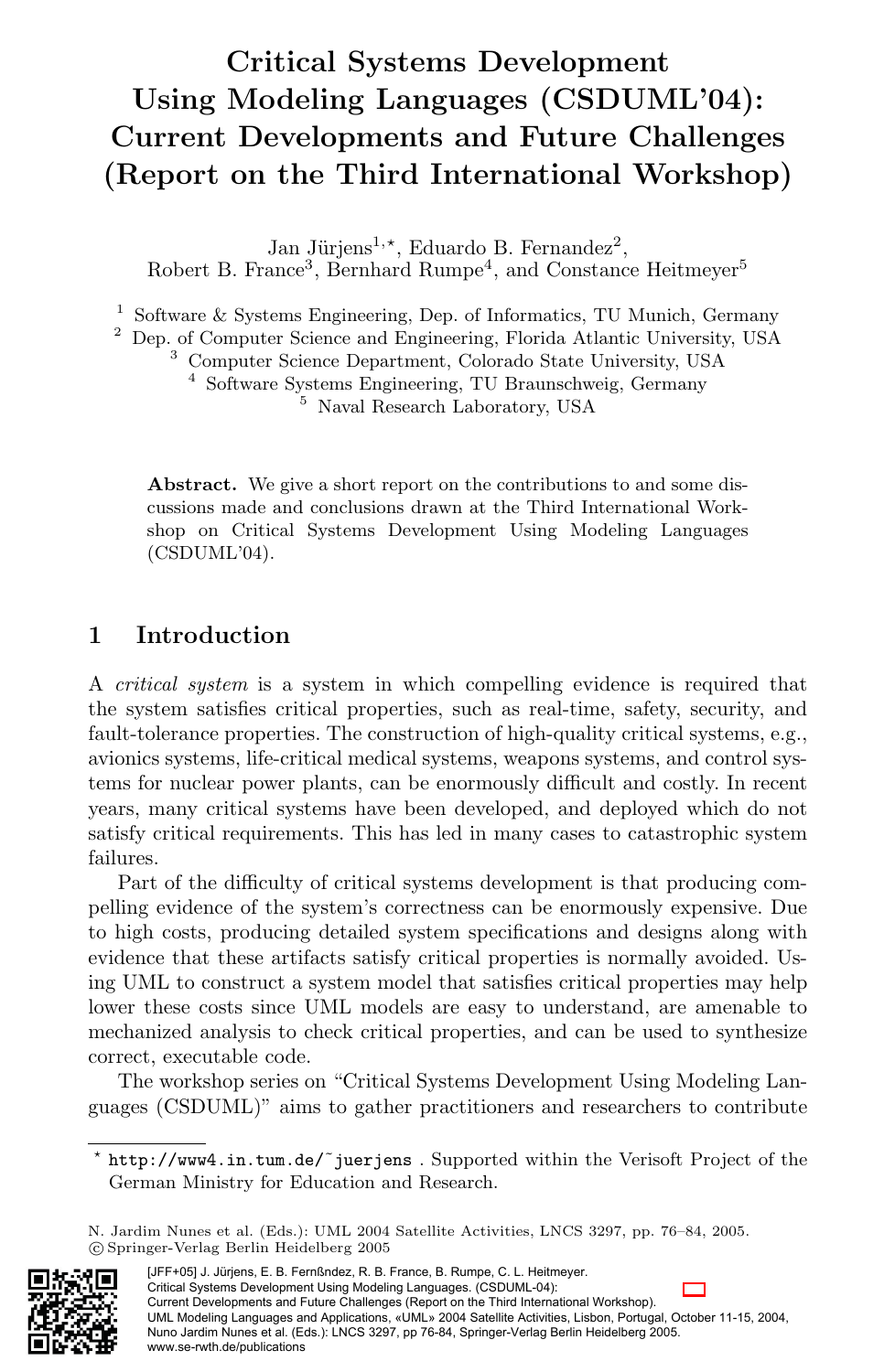to overcoming the challenges one faces when trying to exploit these opportunities. The previous editions of the series were the CSDUML'02 satellite workshop of the UML'02 conference in Dresden (Germany) and the CSDUML'03 satellite workshop of the UML'03 conference in San Francisco. Both had been very successful satellite workshops of the UML conferences. The workshop report at hand now gives an overview on the contributions for and outcomes of the CSDUML'04 workshop, which took place on October 12, 2004, as part of the UML'04 conference (October 10 – 15, 2004, in Lisbon, Portugal). It was again organized in cooperation with the pUML (precise UML) group and the working group on Formal Methods and Software Engineering for Safety and Security (FoMSESS) of the German Computer Society (GI).

In the following, we first give an overview on the various contributions to the workshop. We will then attempt to draw some conclusions on the current state of the art and future challenges in the area of the workshop.

#### **2 Contributions**

The workshop featured an invited talk with the title "On the Role of Tools in Specifying the Requirements of Critical Systems" by Constance Heitmeyer (head of the Software Engineering Section of the Naval Research Laboratory's Center for High Assurance Computer Systems and one of the internationally leading experts in the formal specification and formal analysis of software and system requirements and of high assurance software systems). Furthermore, there was a panel with the title "Providing tool-support for critical systems development with UML: Problems and Challenges" consisting of distinguished experts, which created some lively discussions on the subject.

For contributed presentations, out of a number of high quality papers submitted to the workshop, seven were selected to be presented in talks at the workshop and included as full papers in the proceedings. Three additional papers were selected to be presented as short talks and included as short papers. Furthermore, there were six posters presented at the workshop, which are included in the proceedings as abstracts. The highly selective acceptance rate again kept the workshop focused, and at a high level of quality, while allowing sufficient time for discussion.

#### **C. Heitmeyer (Center for High Assurance Computer Systems, Naval Research Laboratory): On the Role of Tools in Specifying the Requirements of Critical Systems (Invited Talk)**

In 1978, a group of researchers led by Dave Parnas developed a tabular notation for specifying software requirements called SCR (Software Cost Reduction) and used the notation to specify the requirements of a mission-critical program, the Operational Flight Program for the A-7 aircraft. Since then, the requirements of many critical programs, including control software for nuclear power plants and other flight programs, have been specified in SCR. To support formal representa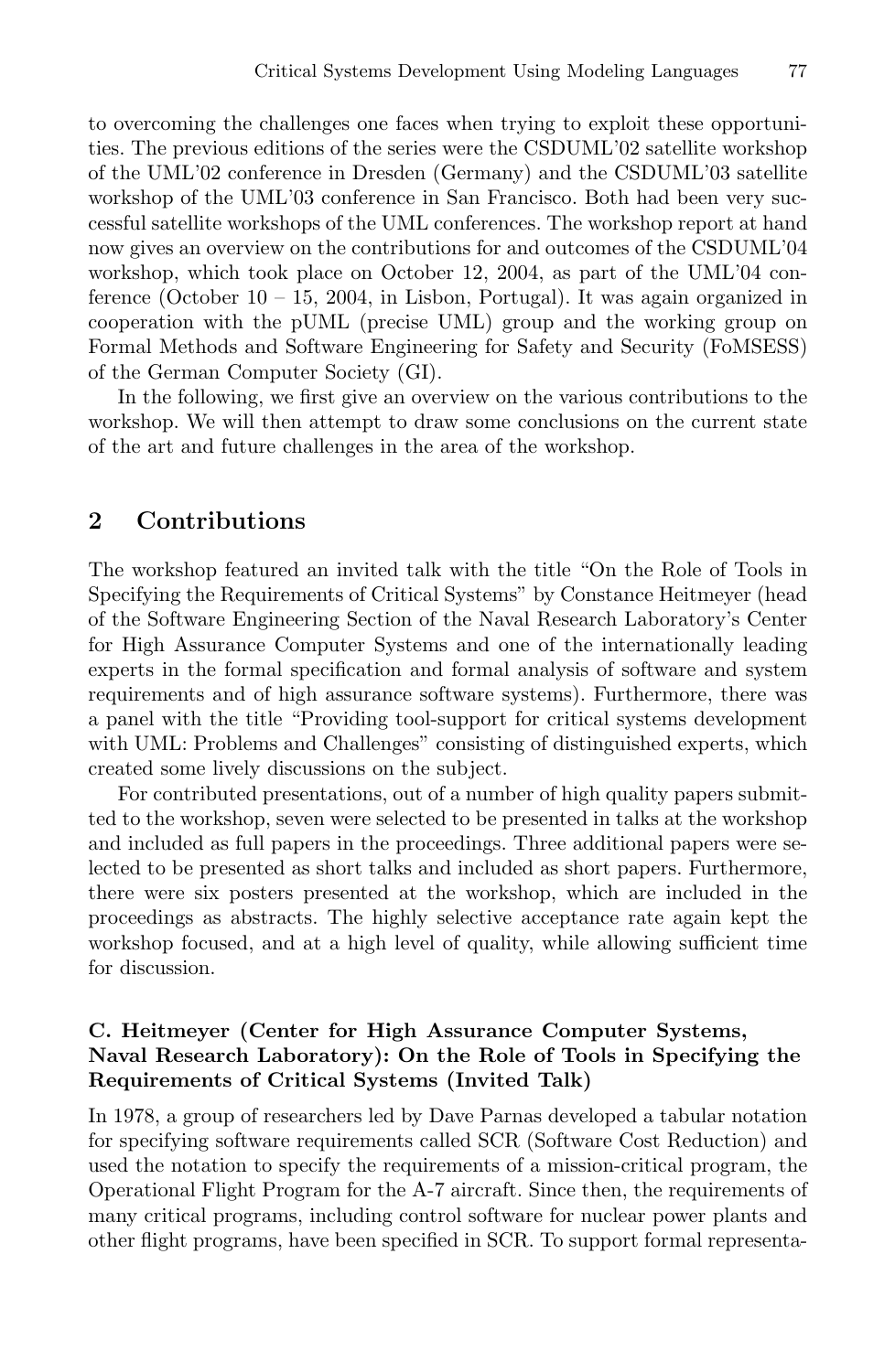tion and analysis of software requirements, NRL has developed a state machine model to define the SCR semantics and built a suite of tools based on this semantics for checking requirements specifications for properties of interest. Such tools are especially valuable for specifying and analyzing the requirements of software systems where compelling evidence is required that the system satisfies critical properties, such as safety and security properties. This talk described the many different roles that formally based software tools can play in debugging, verifying, and validating the requirements of critical software systems. The author's recent experience and lessons learned in specifying the requirements of a security-critical cryptographic system and two software components of NASA's International Space System were also described."

#### **R. B. France (Colorado State University), C. Heitmeyer (CHACS, NRL), H. Hußmann (LMU Munich), F. Parisi-Presicce (George Mason University and Univ. di Roma La Sapienza), A. Pataricza (Budapest University of Technology and Economics), and B. Rumpe (TU Braunschweig): Providing Tool-Support for Critical Systems Development with UML: Problems and Challenges (Panel)**

Among the panelists, and also the other workshop participants, a number of controversial issues were discussed. A selection of the discussion points and some of the opinions are given below.

**Sufficient Precision of UML for Cricitical Systems Development.** A range of different opinions were expressed concerning the question whether the UML is presently, or ever will be, sufficiently precisely defined to be suitable for critical systems development. The issue was raised by panelist Heinrich Hußmann who expressed doubt that this will ever be the case. Other workshop participants suggested that with UML as a family of languages, at least a core of UML might be defined in a precise way. Others expressed the concern that precision is not only necessary for critical systems development, but for any kind of advanced tool-supported use of UML, since any aspects of UML that should be supported by tools firstly have to be defined precisely enough to put one in the position to provide the tool-support.

**Role of Tools for Researchers.** Panelist Bernhard Rumpe raised the discussion point that researchers working on tool support for UML should consider the question what the intended use of the tools developed should be. This could start from tools as a means to validate one's ideas with respect to correctness, implementability, feasibility, scalability etc.. It could include the use of tools to demonstrate to academic peers the usefulness of one's concepts or tool-buidling as an activity helping to focus the activities of one or more research groups. A more ambitious goal would be the use as an "in-house" tool by the developers in their own projects. Finally, one could try to actually sell the tools to others who would like to use them (or give them away for free but at least sell support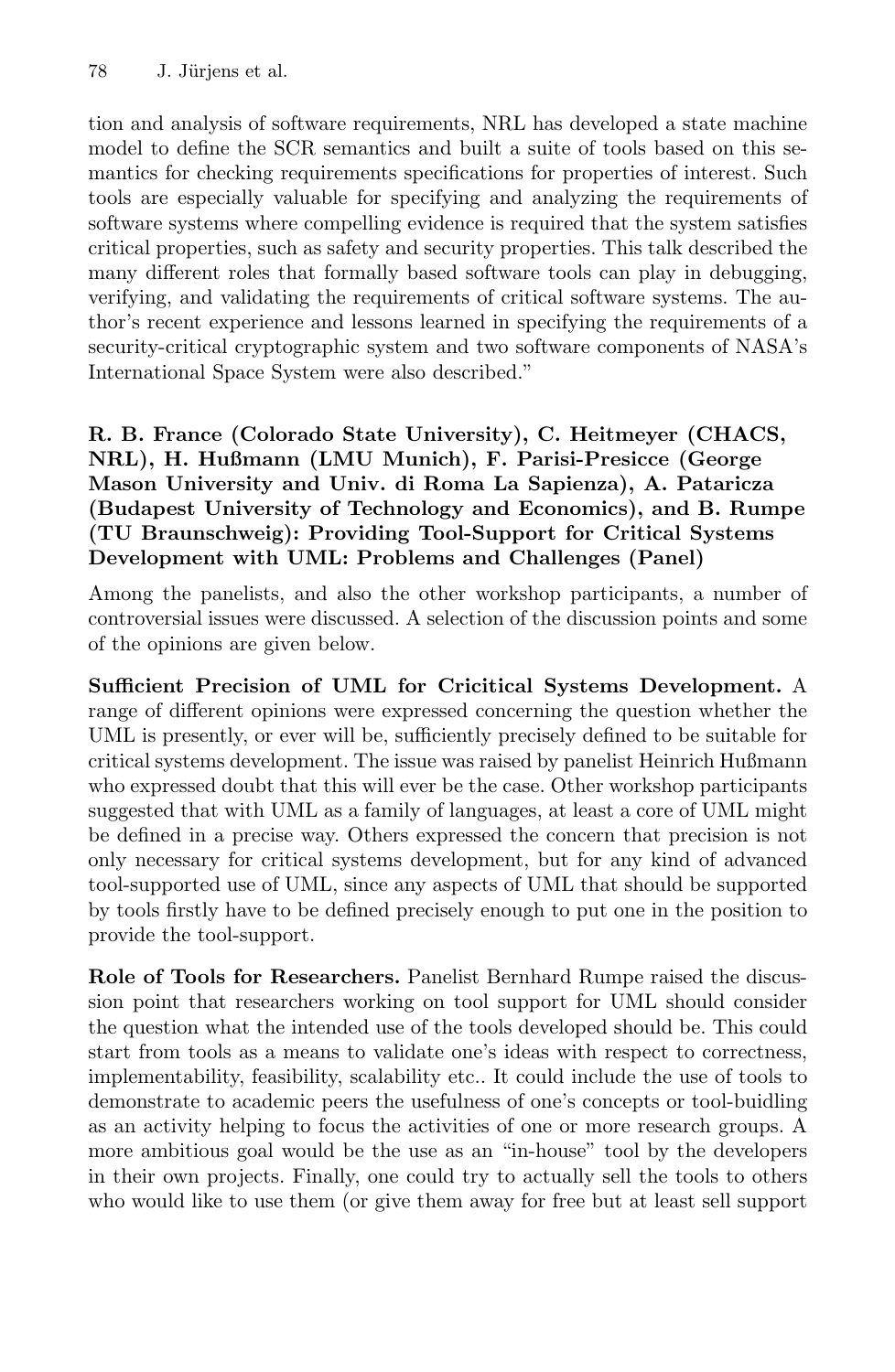services). Again, a range of opinions were expressed. Bernhard Rumpe expressed concern that with academic tools intended to be used by others, this might incur a considerable effort in support and maintenance in the long run. On the other hand, panelist Connie Heitmeyer suggested that it is an important goal to try to put tools to use, for example to achieve technology transfer from research to industrial practice.

**Other Issues.** As part of the general discussion, several other points were raised. For example, panelist Connie Heitmeyer proposed for discussion whether UML is ideally suited specifically for describing critical requirements (as opposed to the design of critical systems), or whether a different notation might be required for that.

#### **P. Conmy and R. Paige (University of York): Using UML OCL and MDA to Support Development of Modular Avionics Systems**

A Model Driven Architecture approach to the development of Integrated Modular Avionics Systems is explained. For this, the required system behavior is captured in a Platform Independent Model using UML models that are extended with OCL constraints. The model and the constraints are then transformed to a Platform Specific Model. The paper discusses potential benefits and difficulties.

### **M. Huhn, M. Mutz, and B. Florentz (TU Braunschweig): A Lightweight Approach to Critical Embedded Systems Design Using UML**

The paper presents a pragmatic approach to the UML based design of critical systems that has been applied in the automotive domain. For that, it focuses on so-called lightweight formal methods auch as automated static analysis and validation of dynamic behaviour by simulation (although there is a potential for also incorporating a fully formalized model analysis). The paper also presents a tool with binding to commercial CASE tools used in industry.

#### **J. Tenzer (University of Edinburgh): Exploration Games for Safety-Critical System Design with UML 2.0**

The paper presents an approach which aims to provide a smooth transition from informal UML design models to the kind of precise specifications that are needed in the formal verification of critical systems. The approach is based on exploration games played by the modeler to detect flaws and determine sources of unacceptable imprecision. As part of the game, the design is then improved. The paper discusses these ideas at the hand of UML 2.0 activity diagrams and state machines using a small critical system and gives an outlook on planned tool-support.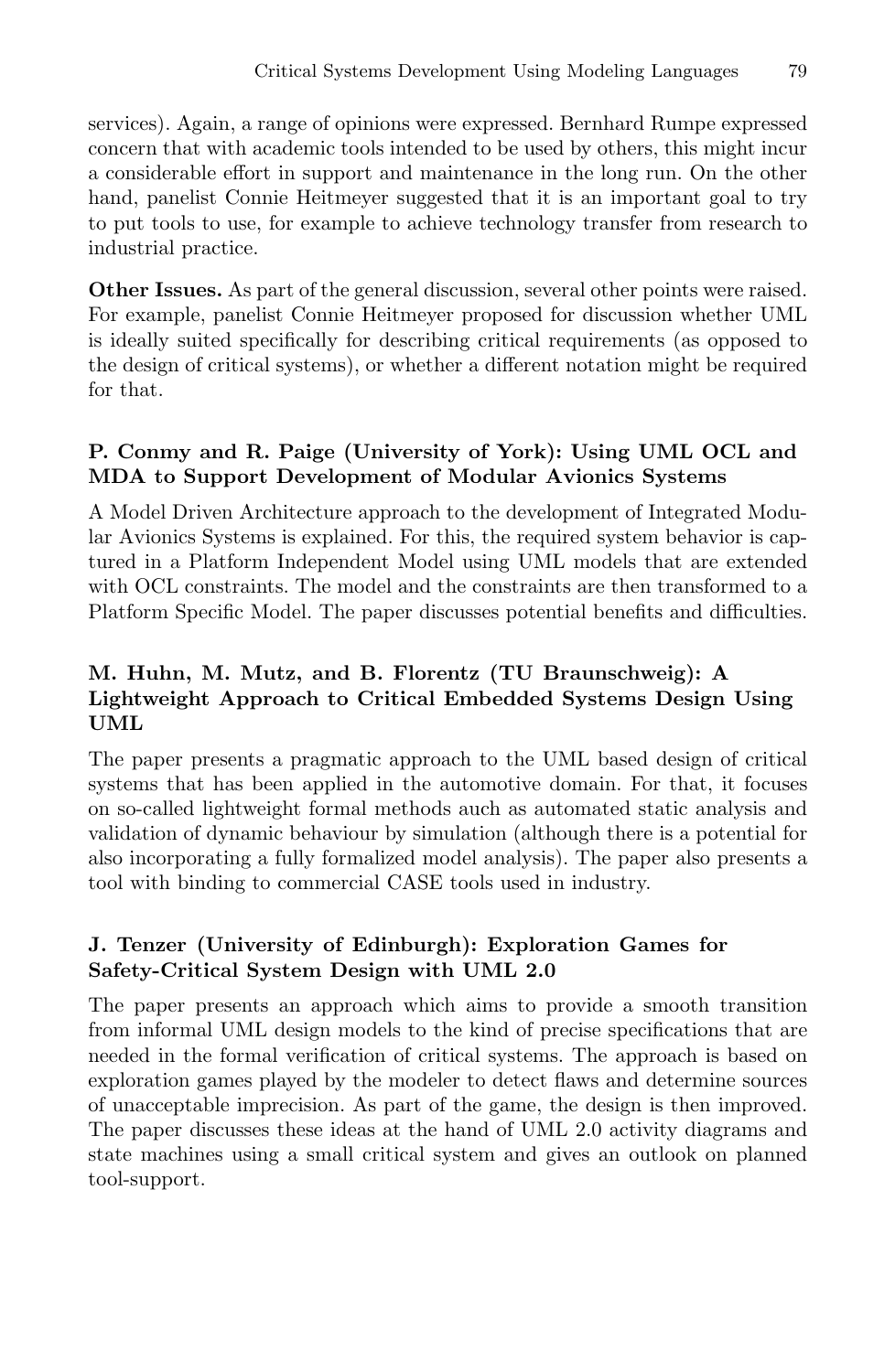#### **R. Heldal (Chalmers University of Technology), S. Schlager (University of Karlsruhe), and J. Bende (Chalmers University of Technology): Supporting Confidentiality in UML: A Profile for the Decentralized Label Model**

This work has as its goal to incorporate a decentralized label model into the UML by defining a UML profile. The profile allows one to specify the confidentiality of data in UML models by annotating classes, attributes, operations, values of objects, and parameters of operations. From the annotated, code in the Java extension Jif (Java information flow) can be generated in a way which guarantees that the confidentiality constraints are not violated.

# **S. H. Houmb (Norwegian University of Science and Technology), G. Georg, R. B. France, and D. Matheson (Colorado State University): Using Aspects to Manage Security Risks in Risk-Driven Development**

The approach presented in this paper extends the CORAS framework, which is an integrated risk management and system development process for securitycritical systems based on AS/NZS 4360, RUP, and RM-ODP. In particular, it now makes use of aspects to specify security risk treatment options and to implement security mechanisms. One thus gets an aspect-oriented risk-driven development process where security requirements can be identified in each development phase. The requirements can be treated by making use of the aspects, which facilitates development and evaluation of security treatment options as well as system evolution.

# **M. V. Cengarle (TU Munich) and A. Knapp (LMU Munich): UML 2.0 Interactions: Semantics and Refinement**

This paper is concerned with High-Level Message Sequence Charts (HMSCs) which in version 2.0 are newly integrated into UML for interaction modelling. More specifically, it considers the possibility of writing negated specifications that was introduced at the opportunity, which can be used to rule out behaviour from implementations. The paper puts forward a trace-based semantics for UML 2.0 interactions that captures the standard composition operators for UML 2.0 interactions from HMSCs, and also the added negation and assertion operators. Based on that, several alternatives for treating negation in interactions can be discussed. The proposed semantics determines whether a trace is positive, negative, or inconclusive for a given interaction.The paper also defines notions of implementation and refinement for sets of interactions based on this.

# **T. Massoni, R. Gheyi, and P. Borba (Federal University of Pernambuco): A UML Class Diagram Analyzer**

The presented work deals with the automated analysis of UML models which include OCL constraints. More specifically, it presents an approach for the au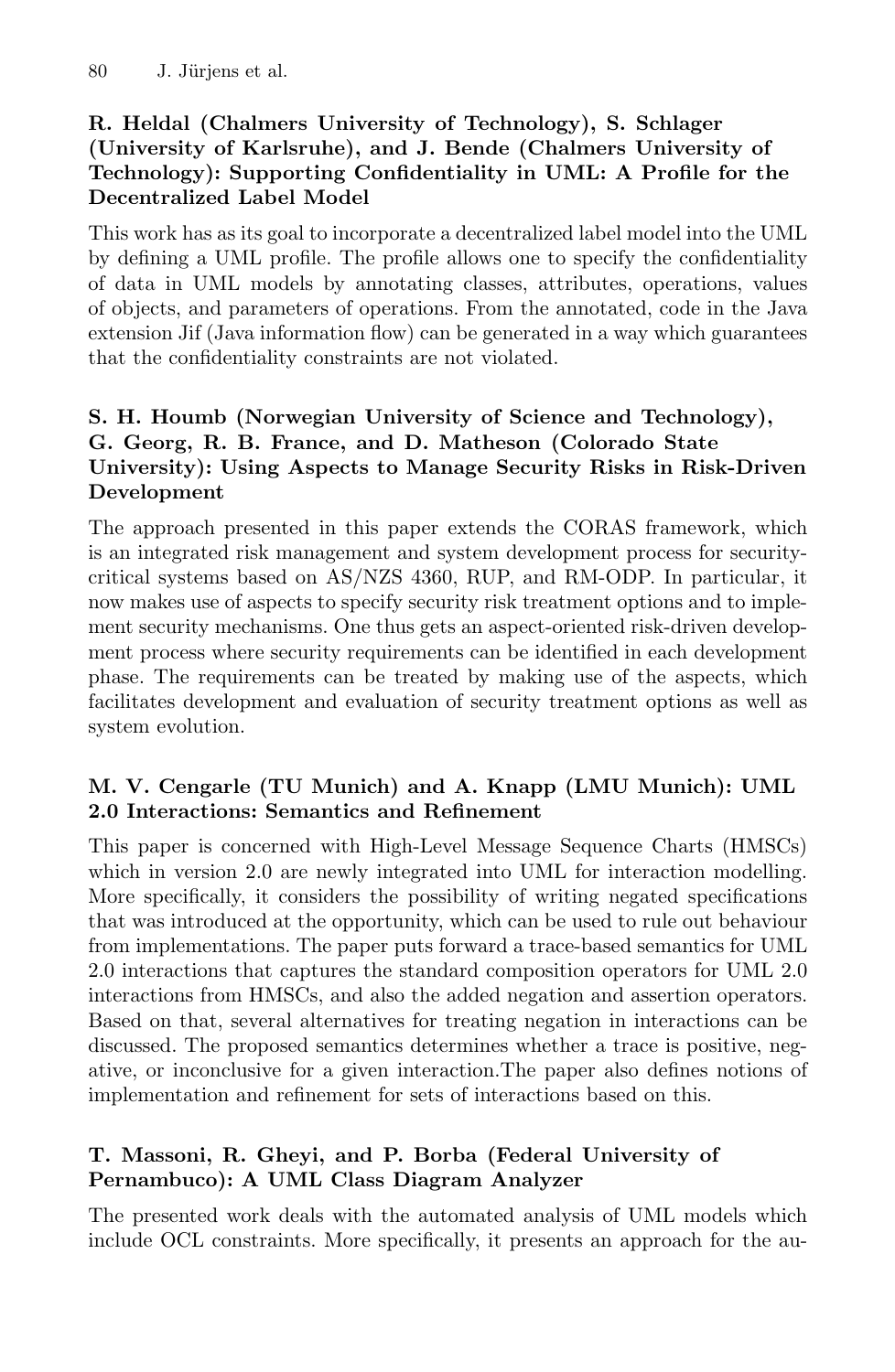tomated analysis of UML class diagrams, based on the formal object-oriented modeling language Alloy. It allows us to use Alloy's tool support for class diagrams, by applying constraint solving to automatically find valid snapshots of models. The aim of this automation is in particular to support the identification of inconsistencies or under-specified models of critical software.

#### **I. Johnson (VT Engine Controls); C. Snook, A. Edmunds, and M. Butler (University of Southampton): Rigorous Development of Reusable, Domain-Specific Components, for Complex Applications**

This paper uses a UML profile called UML-B to develop failure management systems in a model-based refinement style. It thus aims to provide rigorous validation and verification in the presence of systems in evolution. The UML-B profile can be translated into a formal notation called B-method using the U2B translation tool. It includes a constraint and action language to assist behavioral modeling. The aim is thus the reuse of reliable, domain-specific software components, in particular in avionics for safety-critical airborne systems.

#### **Z. Dwaikat (George Mason University and Cigital) and F. Parisi-Presicce (George Mason University and Univ. di Roma La Sapienza): From Misuse Cases to Collaboration Diagrams in UML**

The research presented here aims to integrate the concepts of misuse and abuse cases from software security into software engineering. The goal is to include the ability to consider abnormal scenarios into software development. More specifically, misuse behavior is described in collaboration diagrams. These are supported by a formal semantics given as positive resp. negative graphical constraints that are based on typed and attributed graphs. It allows one to detect and remove redundancies and conflicts.

# **B. Beckert and G. Beuster (University of Koblenz): Formal Specification of Security-Relevant Properties of User Interfaces**

This paper explains how to formally model security relevant properties of user interfaces using the Object Constraint Language (OCL) at the hand of, firstly, the input-output functionality of an operating system. Secondly, using a textbased email system as an example, it is explained how input-output-related security properties of an application can be formally specified with the goal of formal verification.

#### **E. Beato (Universidad Pontificia de Salamanca); M. Barrio-Solórzano, C. E. Cuesta, and P. de la Fuente (Universidad de Valladolid): Verification Tool for the Active Behavior of UML**

This paper presents a verification approach for behavioral specifications in UML. The model-checker SMV is used to verify properties of systems specified in UML class diagrams, statecharts and activity diagrams.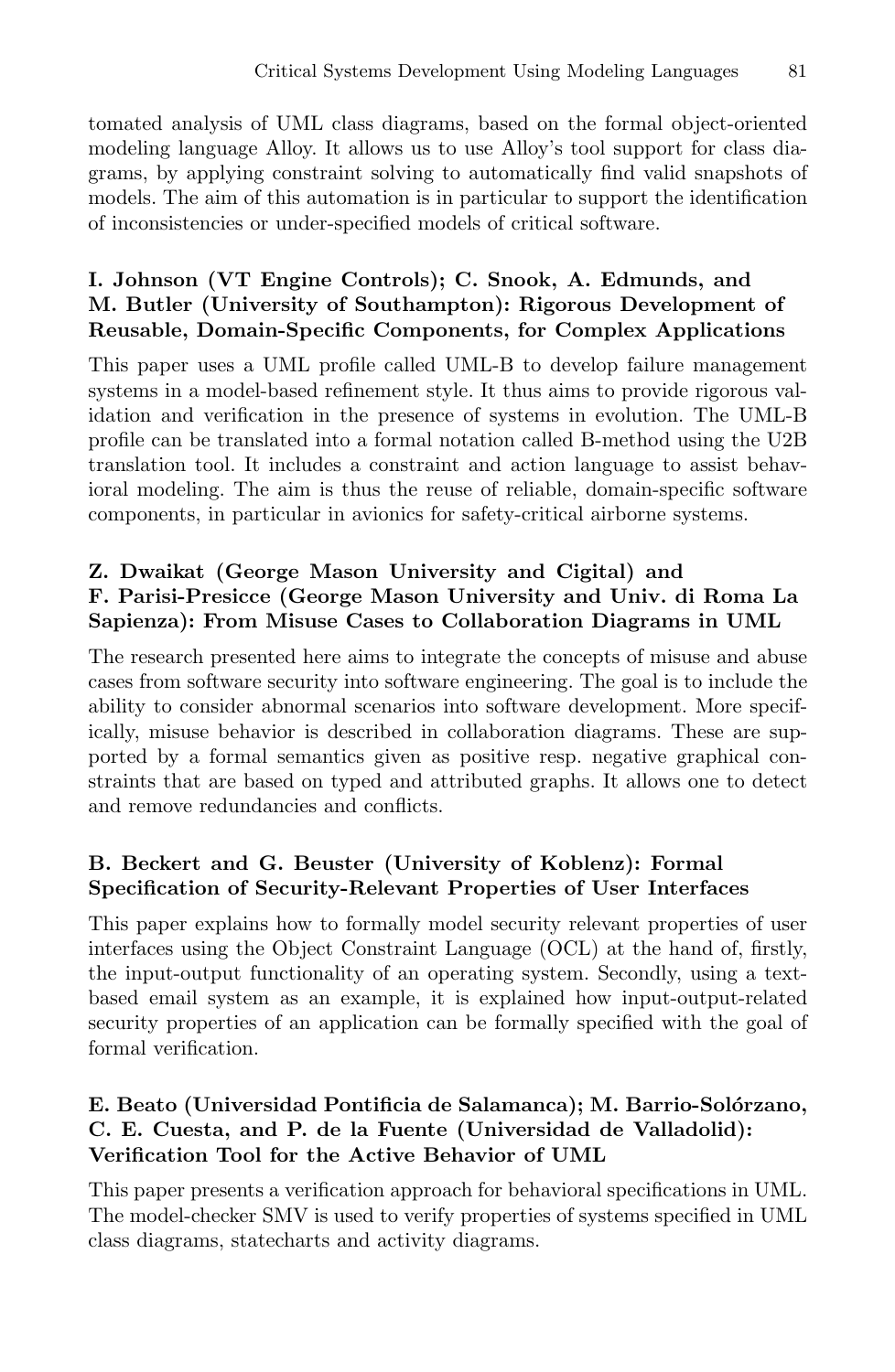### **M. Bujorianu (University of Cambridge) and M. C. Bujorianu (University of Kent): Towards Engineering Development of Distributed Stochastic Hybrid Systems with UML**

This work investigates the possibilities to provide a bridge between systems control engineering and software engineering using UML. Specifically, it is examined how to use UML to model stochastic hybrid systems.

# **J. Knudsen, R. Gottler, M. Jacobsen, M. W. Jensen, J. G. Rye-Andersen, and A. P. Ravn (Aalborg University): Integrating an UML Tool in an Industrial Development Process - A Case Study**

This paper reports on experiences with integrating a UML CASE tool into an industrial software development process in the field of embedded systems. As part of the process, the application documentation, test specifications and program code are kept in the tool so that the tool is fully integrated into the development process.

# **M. Sand (University of Erlangen-Nuremberg): Verification and Test of Critical Systems with Patterns and Scenarios in UML**

This work introduces an approach for verification and test of critical hardware near embedded systems. The approach aims to provide automated tools for the simulation or verification of the models against requirements. These requirements, as well as standardized general solutions for providing them, are introduced using patterns and scenarios.

# **K. Tabata, K. Araki, S. Kusakabe, and Y. Omori (Kyushu University): A Case Study of Software Development Using Embedded UML and VDM**

The goal of the work sketched in this paper is to design a software development method for embedded systems which combines the formal method VDM++ with Embedded UML, which is a model-based software development method that incorporates best practices and specialized processes from embedded system development.

# **O. Tahir, C. Sibertin-Blanc, J. Cardoso (Universit´e Toulouse): A Semantics of UML Sequence Diagrams Based on Causality Between Actions**

The goal of the work sketched in this paper is to propose a semantics for the UML sequence diagrams based on a relation of causality between the actions of emission and reception of messages. A particular interest of the research lies in the relationships between different kinds of behavioral diagrams, such as statecharts and sequence diagrams.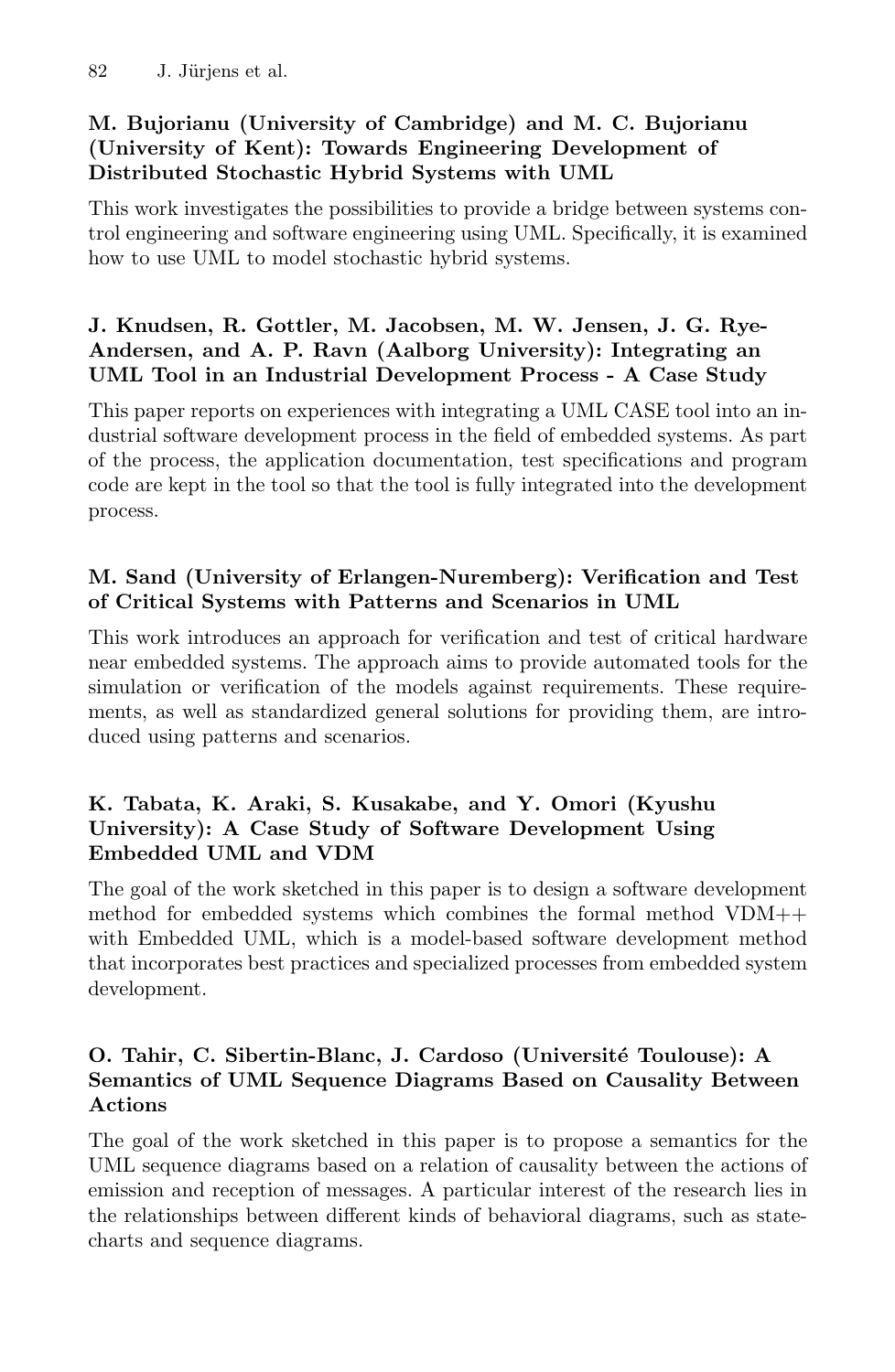# **3 Conclusion and Future Work**

As a conclusion that can be drawn from the success of the workshop, it seems that the topic of critical systems development using modeling languages such as UML is enjoying increasing attention. As was reported in several of the talks, there is an increasing number of industrial projects making increasingly sophisticated use of UML or similar notations for developing systems that have to satisfy intricate critical requirements. This shows that the various obstacles that were mentioned are not unsurmountable, but that, in fact, in various application scenarios people have managed to deal with them. Therefore, it seems that the use of UML and related notations is beginnig to reach a level of maturity which allows serious industrial use.

On the other hand, the various discussions at the workshop, during the panel session, the talks, the coffee breaks, and the workshop dinner also showed that, although the topic of critical systems development using modeling languages such as UML is seen to be a very worthwhile and timely one, many challenges still remain. The various issues that were touched and were it was felt that the final answer has not been found yet include:

- **–** the development of sophisticated tool-support (such as automated theorem provers) for critical systems development using modeling languages such as UML,
- **–** in particular, how to find the optimal trade-off between precision and flexibility in a notation such as UML,
- **–** whether the use of such notations for critical systems development scales up sufficiently in an industrial context,
- **–** and whether UML itself is suitable also for describing critical requirements (as opposed to design) or whether something else is needed.

These points already promise to again give an exciting sequel to the CSDUML workshop series in 2005. More information can be found at [\[CSD05\]](#page-8-0).

The 2004 workshop proceedings with the contributed papers are available as [\[JFFR04\]](#page-8-0). As with previous CSDUML workshops, it is planned to edit a special section of the Journal of Software and Systems Modeling (Springer-Verlag) with selected contributions of the workshop. Up-to-date information on this and the workshop can be found at the workshop home-page [\[CSD04\]](#page-8-0).

*Acknowledgements.* We would like to express our deepest appreciation especially to the invited speaker Connie Heitmeyer and also to the panelists and to the authors of submitted papers for their valuable contribution. We thank no less the program committee members and the additional referees for their expertise. We would also like to thank the UML'04 conference chair Ana Moreira (New University of Lisbon), the workshop chair Ambrosio Toval (University of Murcia), the local arrangements chair Isabel Sofia Brito (Polit´ecnico de Beja), and the students involved in the organization at TU Munich (in particular Dimitri Kopjev and Britta Liebscher) for their indispensable help. In addition, some of the organizers thank their various projects (including the Verisoft project) for funding.